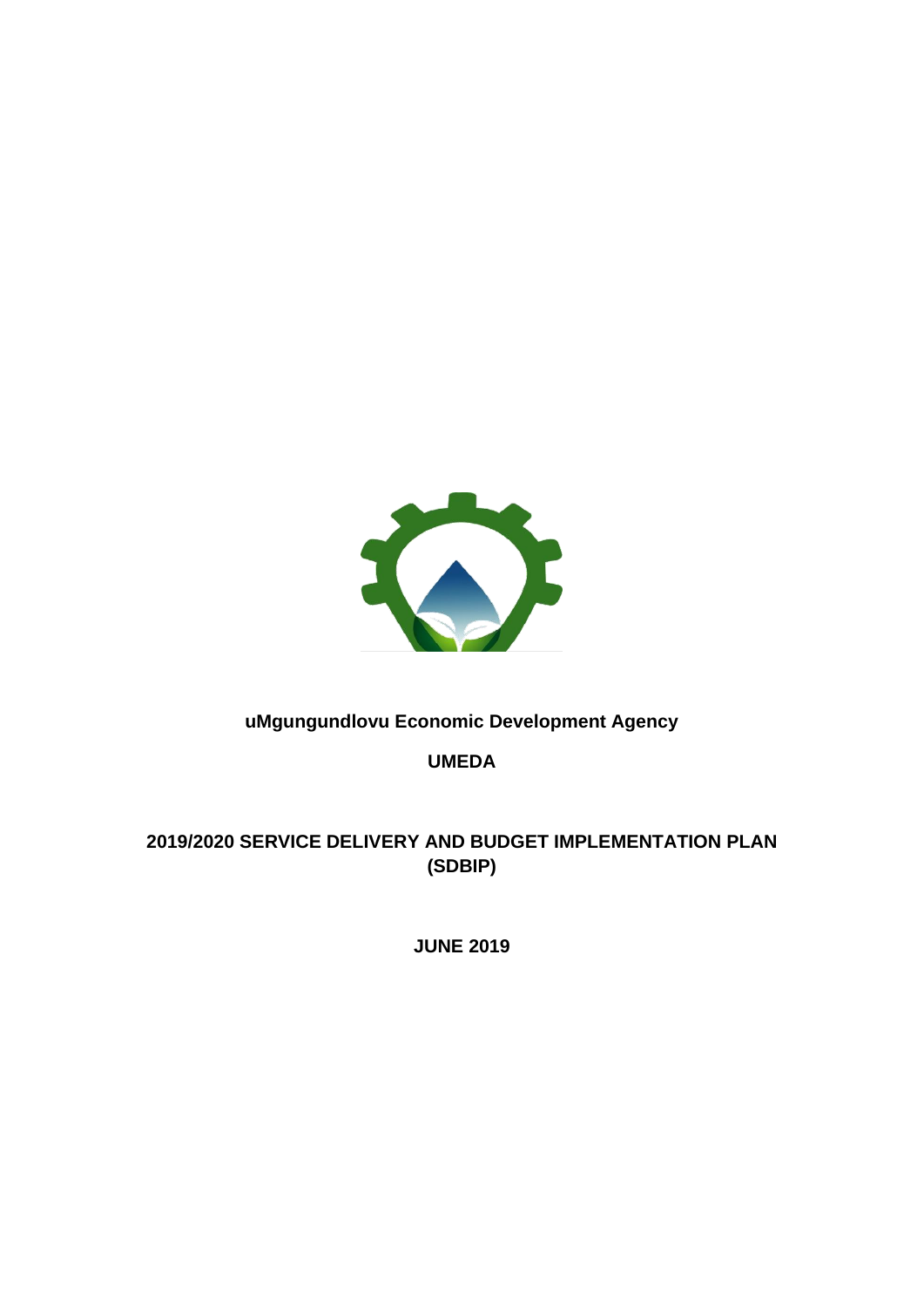#### **SECTION 1 – INTRODUCTION AND LEGISLATIVE FRAMEWORK**

The Service delivery and Budget Implementation Plan (SDBIP) is a detailed plan for implementing the Agency's planned delivery and annual budget and consolidates all targets and efforts towards delivering on the planned objectives of the Agency.

The Board Chairperson is a custodian of the SDBIP which the Board Chairperson uses it in measuring or assessing the performance of the Agency and of the CEOs. The document can also be utilized in tracking progress on the projects under implementation. It augments the work of the council to ensure that it sticks on the targets set for the entire financial year. Consequently, the council is obliged to give support to all programs and the by-in of the stakeholders should be cognisant acknowledged in terms of their inputs.

Furthermore, in order to implement the programs, the alignment should have been adhered to between the Strategic Plan and Budget. Best aligned Strategic Plan with the Budget enables the council to implement the plan vigorously without any fear of maliciously exaggerating things. The SDBIP is an integral part of the long-term financial forecasting and planning model. The SDBIP serves as contract signed between administrative arm, council and community which then encapsulate the fusion of the council objectives and goals into a well-structured plan which culminate for a year. The buck stops with the managers to ensure that the plan rips the intended results.

It is against this background that SDBIP is a prestigious document which conceptualises the programs of the Agency in a particular financial year. The Board Chairperson of the Agency acts on behalf of the council to guide the process and the CEO and the Senior Managers become the implementers of the plan, therefore it is imperative that contract signed between Board Chairperson and Managers is being upheld adequately.

### **SECTION 2 – BUDGET IMPLEMENTATION PLAN (CAPITAL AND OPERATIONAL BUDGET)**

The 2019/2020 budget presented to the Board was a joint project of all the units within the Agency. It was informed by the budget guidelines, budget directives, comments received from the provincial treasury and project plans that ultimately informed the implementation of the budget through the SDBIP.

The Service Delivery and Budget Implementation Plan presented is made up of both capital and operational project and funding per source is as follows;

#### **Capital projects**

RASET = R 2 550 000.00

#### **Operational Grants**

Development Agency Grant = R 5 083 500.00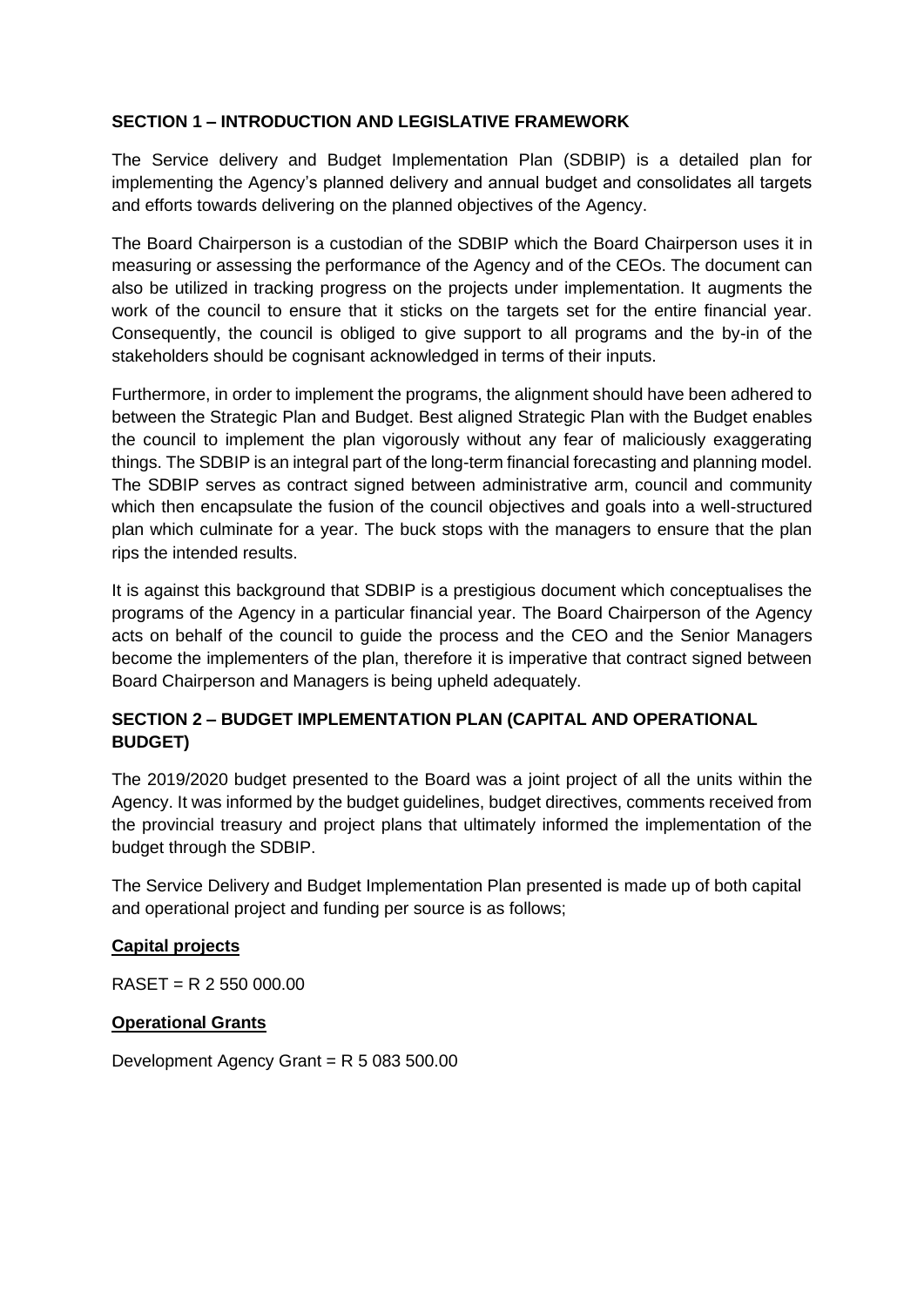Departmental Splits = R 4 874 500

| Office of the CEO         | R 270 000   |
|---------------------------|-------------|
| Finance                   | R 250 000   |
| <b>Corporate Services</b> | R 631 500   |
| Investment & Project      | R 3 723 000 |
| TOTAL                     | R 4 874 500 |

## **SECTION 3 – ANNEXURE (DETAILED SERVICE DELIVRY AND BUDGET IMPLEMENTATION PLAN)**

**Refer to Annexure below.**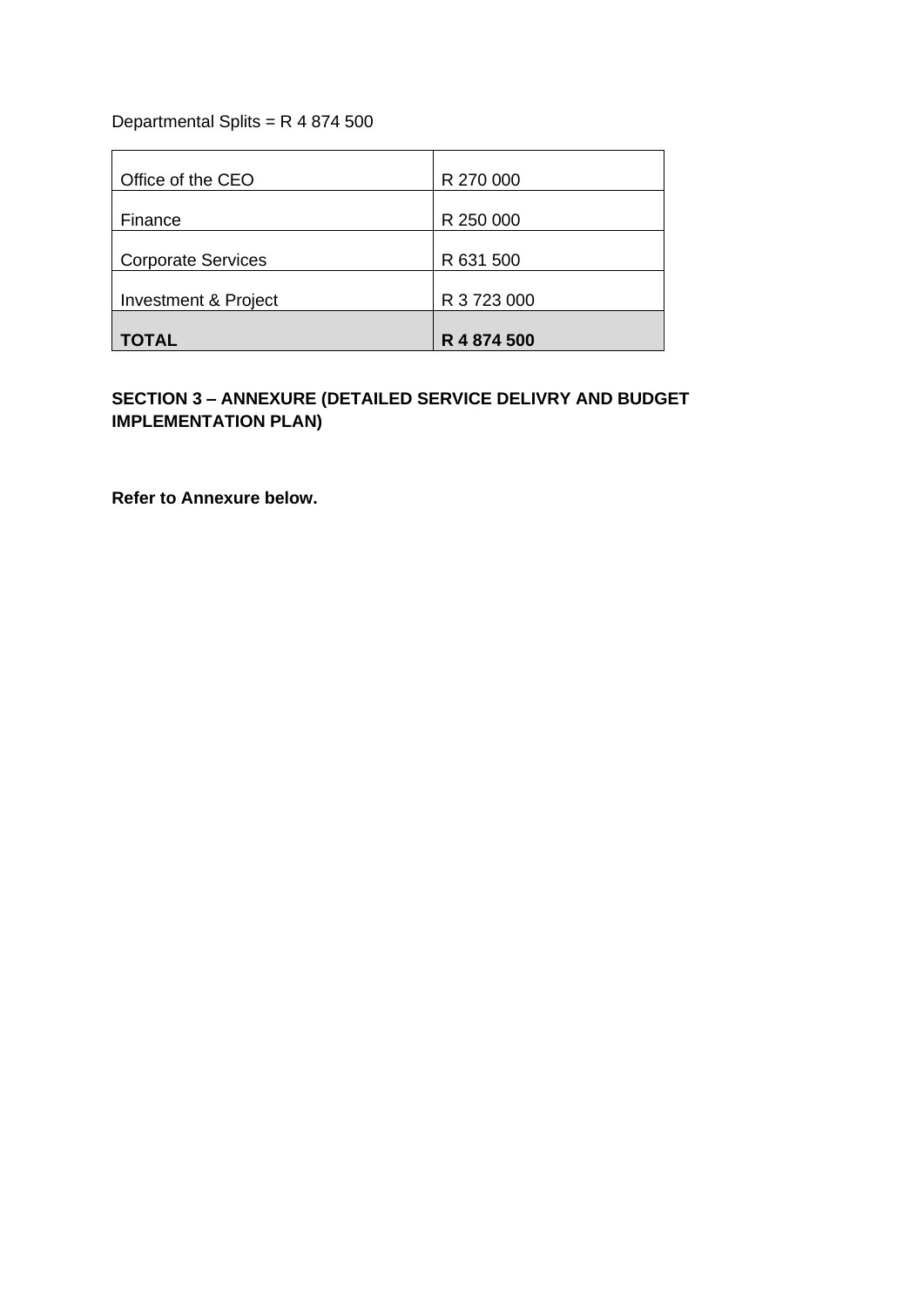# **SECTION 3 - UMEDA SERVICE DELIVERY & BUDGET IMPLEMENTATION PLAN 2019/2020 (SDBIP)**

| KPA                                      | <b>STR</b><br><b>ATE</b><br><b>GIC</b><br><b>PLA</b> | <b>B2B Ref</b> | <b>MTSF</b> | <b>IUD</b><br>E | Dept.<br>Code    | <b>Strategic</b><br>Objective                                                                           | Project<br>Name &<br>descriptio<br>$\mathbf n$                                                                                                                                                          |              |                   | <b>Budget</b> |                                   | Demano | <b>Baselin</b> | <b>Backlog</b> | leasurable<br>Objective                                                                         | Target (ANNUAL)<br>$\mathbf o$<br>forman                                                                                   | Performa<br>nce<br><b>Measure</b><br>/ Unit of                                                                              | Q <sub>1</sub><br><b>Target</b>                                                                                                                        | Q2<br><b>Target</b>                                                                                                                         | Q3<br><b>Target</b>                                                                                                                           | Q4<br><b>Target</b>                                                                                                                             | <b>Expec</b><br>ted<br><b>POE</b>                        | Responsi<br>ble<br><b>Departme</b><br>nt |
|------------------------------------------|------------------------------------------------------|----------------|-------------|-----------------|------------------|---------------------------------------------------------------------------------------------------------|---------------------------------------------------------------------------------------------------------------------------------------------------------------------------------------------------------|--------------|-------------------|---------------|-----------------------------------|--------|----------------|----------------|-------------------------------------------------------------------------------------------------|----------------------------------------------------------------------------------------------------------------------------|-----------------------------------------------------------------------------------------------------------------------------|--------------------------------------------------------------------------------------------------------------------------------------------------------|---------------------------------------------------------------------------------------------------------------------------------------------|-----------------------------------------------------------------------------------------------------------------------------------------------|-------------------------------------------------------------------------------------------------------------------------------------------------|----------------------------------------------------------|------------------------------------------|
|                                          | N Ref                                                |                |             |                 |                  |                                                                                                         |                                                                                                                                                                                                         | <b>Capex</b> | <b>Opex</b>       | <b>Vote</b>   | <b>Fundin</b><br><b>Source</b>    |        |                |                |                                                                                                 |                                                                                                                            | <b>Measure</b>                                                                                                              |                                                                                                                                                        |                                                                                                                                             |                                                                                                                                               |                                                                                                                                                 |                                                          |                                          |
|                                          |                                                      |                |             |                 |                  |                                                                                                         |                                                                                                                                                                                                         |              |                   |               | <b>OFFICE OF THE CEO</b>          |        |                |                |                                                                                                 |                                                                                                                            |                                                                                                                             |                                                                                                                                                        |                                                                                                                                             |                                                                                                                                               |                                                                                                                                                 |                                                          |                                          |
| <b>OFFICE OF THE CEO: R270 000</b>       |                                                      |                |             |                 |                  |                                                                                                         |                                                                                                                                                                                                         |              |                   |               |                                   |        |                |                |                                                                                                 |                                                                                                                            |                                                                                                                             |                                                                                                                                                        |                                                                                                                                             |                                                                                                                                               |                                                                                                                                                 |                                                          |                                          |
| GOOD<br><b>GOVERNAN</b><br>CE            |                                                      | NTA/PTA        | 11          |                 | CEO <sub>0</sub> | Ensure compliance<br>to all applicable<br>regulatory<br>requirements and<br><b>Strategic Objectives</b> | Identified<br>and<br>documente<br>d risks<br>through the<br>risk<br>manageme<br>nt process<br>in the risk<br>register                                                                                   | N/A          | R <sub>0.00</sub> |               | N/A                               | N/A    | N/A            | N/A            | 80% of<br>risks<br>identified<br>and<br>mitigated                                               | 80% of<br>risks<br>identified<br>and<br>mitigated<br>by the 30<br>June<br>2020                                             | % of Risks<br>identified &<br>mitigated                                                                                     | 80% of<br>risks<br>identified<br>and<br>mitigated<br>by the 30<br>Sept<br>2019                                                                         | 80% of<br>risks<br>identified<br>and<br>mitigated<br>by the 31<br>Dec 2019                                                                  | 80% of<br>risks<br>identifie<br>d and<br>mitigate<br>by the<br>31 Mar<br>2020                                                                 | 80% of<br>risks<br>identified<br>and<br>mitigate<br>by the 30<br>June<br>2020                                                                   | <b>Risk</b><br>Registe<br>rs                             | Office of the<br>CEO                     |
| GOOD<br><b>GOVERNAN</b><br>$\mathsf{CE}$ |                                                      | NTA/PTA        | 11          |                 | CEO <sub>0</sub> | Ensure compliance<br>to all applicable<br>regulatory<br>requirements and<br><b>Strategic Objectives</b> | Approved<br>/Reviewed<br>policies/syst<br>ems<br>submitted to<br>the Board.                                                                                                                             | N/A          | R0.00             |               | N/A                               | N/A    | N/A            | N/A            | $02$ HR<br>Policies<br>and 02<br>Finance<br>Approved<br>Policies/<br>Systems<br>by the<br>Board | 02 HR<br>Policies<br>and 02<br>Finance<br>Approved<br>Policies/<br>Systems<br>by the<br>Board by<br>the 30<br>June<br>2020 | Number of<br>HR and<br>Finance<br>Policies/<br>Systems<br>prepared<br>and<br>submitted<br>to UMEDA<br>Board for<br>approval | $1 \times HR$<br>Policy/<br>System<br>prepared<br>and<br>submitted<br>to<br><b>UMEDA</b><br>Board for<br>approval<br>by the<br>30th of<br>Sept<br>2019 | 1 x<br>Finance<br>Policy/<br>System<br>prepared<br>and<br>submitted<br>to<br><b>UMEDA</b><br>Board for<br>approval<br>by the 31<br>Dec 2019 | $1x$ HR<br>Policy/<br>System<br>prepare<br>d and<br>submitte<br>d to<br><b>UMEDA</b><br>Board<br>for<br>approva<br>I by the<br>31 Mar<br>2020 | 1x<br>Finance<br>Policy/<br>System<br>prepared<br>and<br>submitte<br>d to<br><b>UMEDA</b><br>Board for<br>approval<br>by the 30<br>June<br>2020 | Approv<br>ed<br>Financ<br>e and<br><b>HR</b><br>Policies | Office of the<br>CEO                     |
| GOOD<br><b>GOVERNAN</b><br>CE            |                                                      | NTA/PTA        | 11          |                 | CEO <sub>0</sub> | Ensure compliance<br>to all applicable<br>regulatory<br>requirements and<br><b>Strategic Objectives</b> | Recommen<br>ded<br>quarterly<br>reports<br>submitted to<br>Board<br>within sixth<br>days of the<br>end of the<br>quarter & to<br>the Council<br>within thirty<br>days after<br>approval by<br>the Board | N/A          | R270<br>000       |               | <b>UMDM</b><br>Equitable<br>Share | N/A    | N/A            | N/A            | 4x<br>Quarterly<br>reports<br>submitted<br>to PMS by<br>the 30th of<br>June 2020                | 4x<br>Quarterly<br>reports<br>submitte<br>d to PMS<br>by the<br>30th of<br>June<br>2020                                    | Number of<br>Quarterly<br>Performan<br>ce reports<br>submitted<br>to PMS.                                                   | 1 x<br>Quarterly<br>Performa<br>nce<br>reports<br>submitted<br>to PMS<br>by the<br>30th of<br>Sept<br>2019                                             | 1 x<br>Quarterly<br>Performan<br>ce reports<br>submitted<br>to PMS by<br>the 31<br>Dec 2019                                                 | 1 x<br>Quarterl<br>V<br>Perform<br>ance<br>reports<br>submitte<br>d to<br>PMS by<br>the 31<br>Mar<br>2020                                     | 1x<br>Quarterly<br>Performa<br>nce<br>reports<br>submitte<br>d to PMS<br>by the 30<br>June<br>2020                                              | Approv<br>ed<br>Quarter<br>ly<br>Reports                 | Office of the<br>CEO                     |
|                                          |                                                      |                |             |                 |                  |                                                                                                         |                                                                                                                                                                                                         |              |                   |               | <b>FINANCE DEPARTMENT</b>         |        |                |                |                                                                                                 |                                                                                                                            |                                                                                                                             |                                                                                                                                                        |                                                                                                                                             |                                                                                                                                               |                                                                                                                                                 |                                                          |                                          |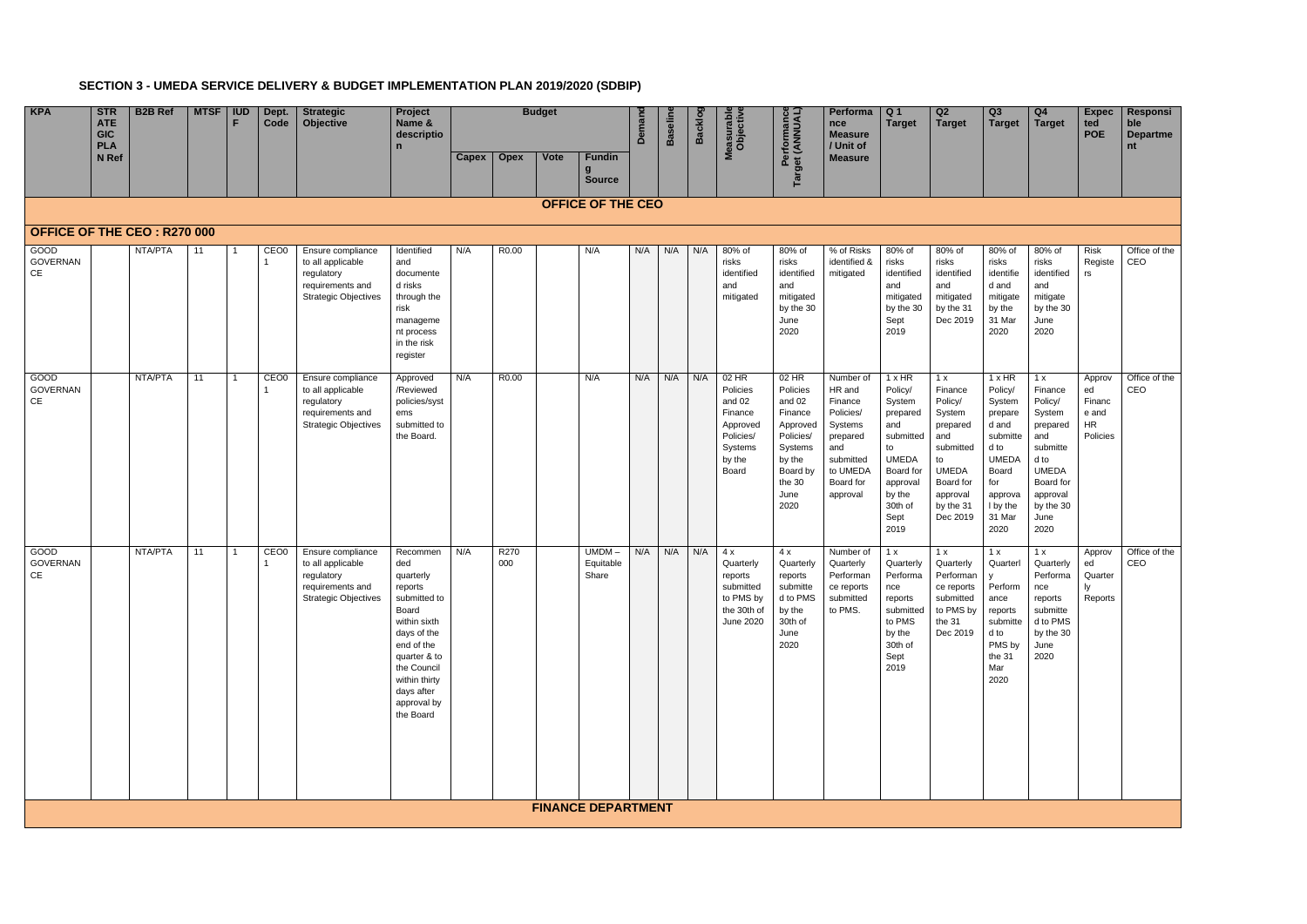| KPA | <b>STR</b><br><b>ATE</b><br><b>GIC</b><br><b>PLA</b> | <b>B2B Ref</b> | <b>MTSF</b> | <b>IUD</b> | Dept.<br>Code | <b>Strategic</b><br><b>Objective</b> | Project<br>Name &<br>descriptio<br>. . |       |             | <b>Budget</b> |               | ιo | $\sim$<br>π<br>$\mathbf{m}$ | n<br>$\mathbf{m}$ | O O<br>ם י | $\bullet$ | Performa<br>nce<br><b>Measure</b><br>/ Unit of | -Q 1<br><b>Target</b> | Q <sub>2</sub><br><b>Target</b> |  |
|-----|------------------------------------------------------|----------------|-------------|------------|---------------|--------------------------------------|----------------------------------------|-------|-------------|---------------|---------------|----|-----------------------------|-------------------|------------|-----------|------------------------------------------------|-----------------------|---------------------------------|--|
|     | N Ref                                                |                |             |            |               |                                      |                                        | Capex | <b>Opex</b> | <b>Vote</b>   | Fundin        |    |                             |                   |            |           | <b>Measure</b>                                 |                       |                                 |  |
|     |                                                      |                |             |            |               |                                      |                                        |       |             |               | <b>Source</b> |    |                             |                   |            | o         |                                                |                       |                                 |  |

| KPA                                                                                                        | <b>STR</b><br><b>ATE</b>          | <b>B2B Ref</b> | <b>MTSF</b> | <b>IUD</b><br>F | Dept.<br>Code | <b>Strategic</b><br>Objective                                       | Project<br>Name &                                                          |       |             | <b>Budget</b> |                                | Demand | <b>Baseline</b> | Backlog | leasurable<br>Objective                                                                                                                                                                                                                                                                                                                                                                      | Performance<br>Target (ANNUAL)                                                                                                                                                                                                                                                                                                                    | Performa<br>nce                                                                                                                                                                                                                                                                                                                                                                           | Q <sub>1</sub><br><b>Target</b>                                                                                                                                                                                                                                                                                                              | Q2<br><b>Target</b>                                                                                                                                                                                                                                                                                                                                                | Q3<br><b>Target</b>                                                                                                                                                                                                                                                                                                                   | Q4<br><b>Target</b>                                                                                                                                                                                                                                                                                                                               | <b>Expec</b><br>ted                             | Responsi<br>ble                                |
|------------------------------------------------------------------------------------------------------------|-----------------------------------|----------------|-------------|-----------------|---------------|---------------------------------------------------------------------|----------------------------------------------------------------------------|-------|-------------|---------------|--------------------------------|--------|-----------------|---------|----------------------------------------------------------------------------------------------------------------------------------------------------------------------------------------------------------------------------------------------------------------------------------------------------------------------------------------------------------------------------------------------|---------------------------------------------------------------------------------------------------------------------------------------------------------------------------------------------------------------------------------------------------------------------------------------------------------------------------------------------------|-------------------------------------------------------------------------------------------------------------------------------------------------------------------------------------------------------------------------------------------------------------------------------------------------------------------------------------------------------------------------------------------|----------------------------------------------------------------------------------------------------------------------------------------------------------------------------------------------------------------------------------------------------------------------------------------------------------------------------------------------|--------------------------------------------------------------------------------------------------------------------------------------------------------------------------------------------------------------------------------------------------------------------------------------------------------------------------------------------------------------------|---------------------------------------------------------------------------------------------------------------------------------------------------------------------------------------------------------------------------------------------------------------------------------------------------------------------------------------|---------------------------------------------------------------------------------------------------------------------------------------------------------------------------------------------------------------------------------------------------------------------------------------------------------------------------------------------------|-------------------------------------------------|------------------------------------------------|
|                                                                                                            | <b>GIC</b><br><b>PLA</b><br>N Ref |                |             |                 |               |                                                                     | descriptio<br>$\mathbf n$                                                  | Capex | <b>Opex</b> | <b>Vote</b>   | <b>Fundin</b>                  |        |                 |         | Σ                                                                                                                                                                                                                                                                                                                                                                                            |                                                                                                                                                                                                                                                                                                                                                   | <b>Measure</b><br>/ Unit of<br><b>Measure</b>                                                                                                                                                                                                                                                                                                                                             |                                                                                                                                                                                                                                                                                                                                              |                                                                                                                                                                                                                                                                                                                                                                    |                                                                                                                                                                                                                                                                                                                                       |                                                                                                                                                                                                                                                                                                                                                   | <b>POE</b>                                      | <b>Departme</b><br>nt                          |
|                                                                                                            |                                   |                |             |                 |               |                                                                     |                                                                            |       |             |               | <b>Source</b>                  |        |                 |         |                                                                                                                                                                                                                                                                                                                                                                                              |                                                                                                                                                                                                                                                                                                                                                   |                                                                                                                                                                                                                                                                                                                                                                                           |                                                                                                                                                                                                                                                                                                                                              |                                                                                                                                                                                                                                                                                                                                                                    |                                                                                                                                                                                                                                                                                                                                       |                                                                                                                                                                                                                                                                                                                                                   |                                                 |                                                |
|                                                                                                            |                                   |                |             |                 |               |                                                                     |                                                                            |       |             |               |                                |        |                 |         |                                                                                                                                                                                                                                                                                                                                                                                              |                                                                                                                                                                                                                                                                                                                                                   |                                                                                                                                                                                                                                                                                                                                                                                           |                                                                                                                                                                                                                                                                                                                                              |                                                                                                                                                                                                                                                                                                                                                                    |                                                                                                                                                                                                                                                                                                                                       |                                                                                                                                                                                                                                                                                                                                                   |                                                 |                                                |
|                                                                                                            |                                   |                |             |                 |               |                                                                     |                                                                            |       |             |               |                                |        |                 |         |                                                                                                                                                                                                                                                                                                                                                                                              |                                                                                                                                                                                                                                                                                                                                                   |                                                                                                                                                                                                                                                                                                                                                                                           |                                                                                                                                                                                                                                                                                                                                              |                                                                                                                                                                                                                                                                                                                                                                    |                                                                                                                                                                                                                                                                                                                                       |                                                                                                                                                                                                                                                                                                                                                   |                                                 |                                                |
| <b>FINANCE DEPARTMENT: R250 000</b><br><b>FINANCIAL</b><br><b>VIABILITY &amp;</b><br>MANAGEME<br><b>NT</b> |                                   | NTA/PTA        | 11          |                 | FIN01         | Achieve financial<br>compliance with<br>regulatory<br>requirements. | Financial<br>manageme<br>nt<br>legislation,<br>regulations<br>and policies | N/A   | R250<br>000 |               | $UMDM -$<br>Equitable<br>Share | N/A    | N/A             | N/A     | 100%<br>Complianc<br>e with the<br><b>MFMA</b><br>Schedule<br>of<br>Deadlines<br>(submissio<br>n of<br>monthly<br>section 87<br>reports to<br>District;<br>quarterly<br>report to<br>the Agency<br>Board;<br>Mid-term<br>report to<br>UMDM;<br><b>Budget</b><br>preparation<br>&<br>submission<br>to Agency<br>Board &<br>UMDM;<br>AFS report<br>preparation<br>&<br>submission<br>to Agency | 100%<br>Complian<br>ce with<br>the<br><b>MFMA</b><br>Schedule<br>of<br>Deadline<br>s<br>(submissi<br>on of<br>monthly<br>section<br>87<br>reports to<br>District;<br>quarterly<br>report to<br>the<br>Agency<br>Board;<br>Mid-term<br>report to<br>UMDM;<br><b>Budget</b><br>preparati<br>on &<br>submissi<br>on to<br>Agency<br>Board &<br>UMDM; | %<br>Complianc<br>e with the<br><b>MFMA</b><br>Schedule<br>of<br>Deadlines<br>(submissio<br>n of<br>monthly<br>section 87<br>reports to<br>District;<br>quarterly<br>report to<br>the Agency<br>Board;<br>Mid-term<br>report to<br>UMDM;<br><b>Budget</b><br>preparation<br>&<br>submission<br>to Agency<br>Board &<br>UMDM;<br>AFS report<br>preparation<br>&<br>submission<br>to Agency | 100%<br>Complian<br>ce with<br>the<br><b>MFMA</b><br>Schedule<br>of<br>Deadline<br>(submissi<br>on of<br>monthly<br>section<br>87<br>reports to<br>District;<br>quarterly<br>report to<br>the<br>Agency<br>Board;<br>Mid-term<br>report to<br>UMDM;<br><b>Budget</b><br>preparati<br>on &<br>submissi<br>on to<br>Agency<br>Board &<br>UMDM; | 100%<br>Complian<br>ce with<br>the<br><b>MFMA</b><br>Schedule<br>of<br>Deadlines<br>(submissi<br>on of<br>monthly<br>section 87<br>reports to<br>District;<br>quarterly<br>report to<br>the<br>Agency<br>Board;<br>Mid-term<br>report to<br>UMDM;<br><b>Budget</b><br>preparatio<br>n &<br>submissio<br>n to<br>Agency<br>Board &<br>UMDM;<br><b>AFS</b><br>report | 100%<br>Complia<br>nce with<br>the<br><b>MFMA</b><br>Schedu<br>e of<br>Deadlin<br>es<br>(submis<br>sion of<br>monthly<br>section<br>87<br>reports<br>to<br>District;<br>quarterl<br>y report<br>to the<br>Agency<br>Board;<br>Mid-<br>term<br>report to<br>UMDM;<br><b>Budget</b><br>preparat<br>ion &<br>submiss<br>ion to<br>Agency | 100%<br>Complian<br>ce with<br>the<br><b>MFMA</b><br>Schedule<br>οf<br>Deadline<br>s<br>(submissi<br>on of<br>monthly<br>section<br>87<br>reports to<br>District;<br>quarterly<br>report to<br>the<br>Agency<br>Board;<br>Mid-term<br>report to<br>UMDM;<br><b>Budget</b><br>preparati<br>on &<br>submissi<br>on to<br>Agency<br>Board &<br>UMDM; | <b>MFMA</b><br>schedul<br>e of<br>Deadlin<br>es | <b>FINANCE</b><br><b>DEPARTM</b><br><b>ENT</b> |
|                                                                                                            |                                   |                |             |                 |               |                                                                     |                                                                            |       |             |               |                                |        |                 |         | Board &<br>UMDM)                                                                                                                                                                                                                                                                                                                                                                             | AFS<br>report<br>preparati<br>on &<br>submissi<br>on to<br>Agency<br>Board &<br>UMDM)<br>by the<br>30th of<br>June<br>2020                                                                                                                                                                                                                        | Board &<br>UMDM)                                                                                                                                                                                                                                                                                                                                                                          | AFS<br>report<br>preparati<br>on &<br>submissi<br>on to<br>Agency<br>Board &<br>UMDM)<br>by the<br>30th of<br>Sept<br>2019                                                                                                                                                                                                                   | preparatio   Board &<br>n &<br>submissio<br>n to<br>Agency<br>Board &<br>UMDM)<br>by the<br>31st of<br>Dec 2019                                                                                                                                                                                                                                                    | UMDM;<br><b>AFS</b><br>report<br>preparat<br>ion &<br>submiss<br>ion to<br>Agency<br>Board &<br>UMDM)<br>by the<br>31st of<br>Mar<br>2020                                                                                                                                                                                             | AFS<br>report<br>preparati<br>on &<br>submissi<br>on to<br>Agency<br>Board &<br>UMDM)<br>by the<br>30th of<br>June<br>2020                                                                                                                                                                                                                        |                                                 |                                                |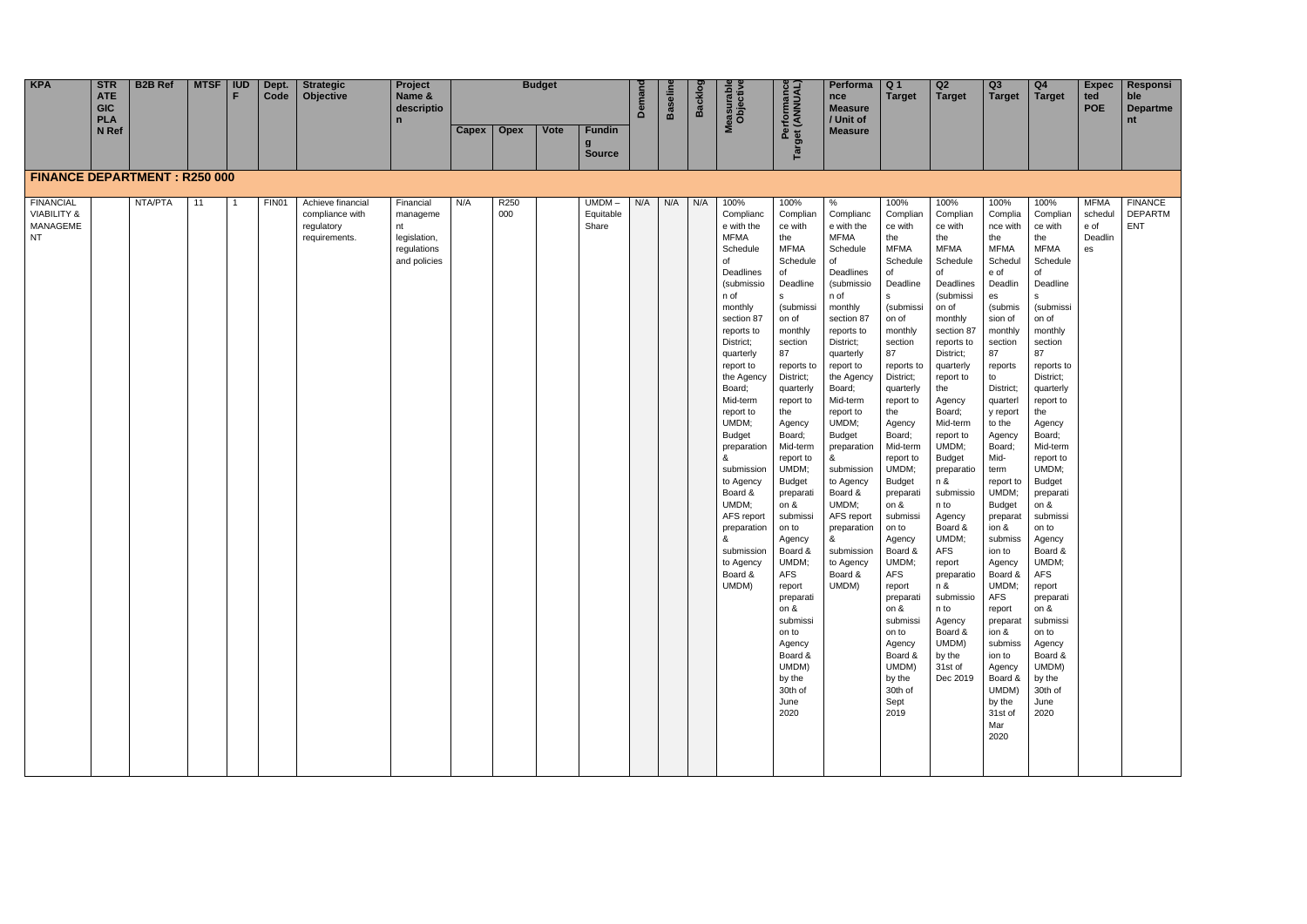| <b>KPA</b>                                                           | <b>STR</b><br><b>ATE</b><br><b>GIC</b><br><b>PLA</b> | <b>B2B Ref</b> | <b>MTSF</b> | <b>IUD</b><br>F | Dept.<br>Code | <b>Strategic</b><br><b>Objective</b>                               | Project<br>Name &<br>descriptio<br>$\mathsf{n}$                |              |             | <b>Budget</b> |                                     | Demand | <b>Baseline</b> | Backlog | Measurable<br>Objective                                                                                     | Performance<br>Target (ANNUAL)                                                                                                                   | <b>Performa</b><br><b>nce</b><br><b>Measure</b><br>/ Unit of                                    | Q <sub>1</sub><br><b>Target</b>                                                                                                                  | Q2<br><b>Target</b>                                                                                                                          |
|----------------------------------------------------------------------|------------------------------------------------------|----------------|-------------|-----------------|---------------|--------------------------------------------------------------------|----------------------------------------------------------------|--------------|-------------|---------------|-------------------------------------|--------|-----------------|---------|-------------------------------------------------------------------------------------------------------------|--------------------------------------------------------------------------------------------------------------------------------------------------|-------------------------------------------------------------------------------------------------|--------------------------------------------------------------------------------------------------------------------------------------------------|----------------------------------------------------------------------------------------------------------------------------------------------|
|                                                                      | N Ref                                                |                |             |                 |               |                                                                    |                                                                | <b>Capex</b> | <b>Opex</b> | <b>Vote</b>   | <b>Fundin</b><br>g<br><b>Source</b> |        |                 |         |                                                                                                             |                                                                                                                                                  | <b>Measure</b>                                                                                  |                                                                                                                                                  |                                                                                                                                              |
| <b>FINANCIAL</b><br><b>VIABILITY &amp;</b><br><b>MANAGEME</b><br>NT. |                                                      | NTA/PTA        | 11          | 1               | FIN01         | Achieve financial<br>compliance with<br>regulatory<br>requirements | Audit<br>reviews<br>conducted<br>and<br>reported               | N/A          | R0.00       |               | N/A                                 | N/A    | N/A             | N/A     | 80%<br><b>UMEDA</b><br>Audit<br>Findings<br>resolved as<br>per the<br>Internal<br>Audit<br>Tracking<br>Tool | 80%<br><b>UMEDA</b><br>Audit<br>Findings<br>resolved<br>as per<br>the<br>Internal<br>Audit<br>Tracking<br>Tool by<br>the 30th<br>of June<br>2020 | % UMEDA<br>Audit<br>Findings<br>resolved as<br>per the<br>Internal<br>Audit<br>Tracking<br>Tool | 80%<br><b>UMEDA</b><br>Audit<br>Findings<br>resolved<br>as per<br>the<br>Internal<br>Audit<br>Tracking<br>Tool by<br>the 30th<br>of Sept<br>2019 | 80%<br><b>UMEDA</b><br>Audit<br>Findings<br>resolved<br>as per the<br>Internal<br>Audit<br>Tracking<br>Tool by<br>the 31st<br>of Dec<br>2019 |
| <b>FINANCIAL</b><br><b>VIABILITY &amp;</b><br>MANAGEME<br><b>NT</b>  |                                                      | NTA/PTA        | 11          | 1               | FIN01         | Achieve financial<br>compliance with<br>regulatory<br>requirements | Deviation<br>reports<br>submitted<br>quarterly to<br>the Board | N/A          | R0.00       |               | N/A                                 | N/A    | N/A             | N/A     | Less than<br>05<br>Deviation<br>considered<br>by the<br>Board                                               | Less<br>than 05<br>Deviation<br>consider<br>ed by the<br>Board by<br>the 30th<br>of June<br>2020                                                 | Number of<br>deviation<br>considered<br>by the<br>Board                                         | Less than<br>$02\,$<br>Deviation<br>considere<br>d by the<br>Board by<br>the 30th<br>of Sept<br>2019                                             | Less than<br>01<br>Deviation<br>considere<br>d by the<br>Board by<br>the 31st<br>of Dec<br>2019                                              |
|                                                                      |                                                      |                |             |                 |               |                                                                    |                                                                |              |             |               | <b>CORPORATE SERVICES</b>           |        |                 |         |                                                                                                             |                                                                                                                                                  |                                                                                                 |                                                                                                                                                  |                                                                                                                                              |

| Q3<br><b>Target</b>                                                                                                                                 | Q4<br><b>Target</b>                                                                                                                              | <b>Expec</b><br>ted<br><b>POE</b>                                    | Responsi<br>ble<br><b>Departme</b><br>nt       |
|-----------------------------------------------------------------------------------------------------------------------------------------------------|--------------------------------------------------------------------------------------------------------------------------------------------------|----------------------------------------------------------------------|------------------------------------------------|
| 80%<br><b>UMEDA</b><br>Audit<br>Findings<br>resolved<br>as per<br>the<br>Internal<br>Audit<br>Trackin<br>g Tool<br>by the<br>31st of<br>Mar<br>2020 | 80%<br><b>UMEDA</b><br>Audit<br>Findings<br>resolved<br>as per<br>the<br>Internal<br>Audit<br>Tracking<br>Tool by<br>the 30th<br>of June<br>2020 | Internal<br>Audit<br>Trackin<br>g Tool                               | <b>FINANCE</b><br><b>DEPARTM</b><br><b>ENT</b> |
| Less<br>than 01<br>Deviatio<br>n<br>consider<br>ed by<br>the<br>Board<br>by the<br>31st of<br>Mar<br>2020                                           | Less<br>than 02<br>Deviation<br>consider<br>ed by the<br>Board by<br>the 30th<br>of June<br>2020                                                 | Deviati<br>on<br>reports                                             | <b>FINANCE</b><br><b>DEPARTM</b><br><b>ENT</b> |
|                                                                                                                                                     |                                                                                                                                                  |                                                                      |                                                |
|                                                                                                                                                     |                                                                                                                                                  |                                                                      |                                                |
| 02x<br>UMEDA<br>Staff<br>member<br>s attend<br>training<br>and<br>develop<br>ment<br>by the<br>31st of<br>Mar<br>2020                               | 01 x<br><b>UMEDA</b><br>Staff<br>members<br>attend<br>training<br>and<br>develop<br>ment by<br>the 30th<br>of June<br>2020                       | Attenda<br>nce<br>register<br>s/certifi<br>cate of<br>attenda<br>nce | Corporate<br>Services                          |

## **HUMAN RESOURCES: R120 000**

| INSTITUTIO | NTA/PTA | 11 | <b>CORP</b> | To build an efficient | Training    | N/A | R <sub>120</sub> | $UMDM -$  | N/A | N/A | N/A | 7x           | 7x           | Number of    | 02 x         | 02x          |
|------------|---------|----|-------------|-----------------------|-------------|-----|------------------|-----------|-----|-----|-----|--------------|--------------|--------------|--------------|--------------|
| NAL        |         |    | 01          | and productive        | programme   |     | 000              | Equitable |     |     |     | <b>UMEDA</b> | <b>UMEDA</b> | <b>UMEDA</b> | <b>UMEDA</b> | <b>UMEDA</b> |
| DEVELOPME  |         |    |             | administration        | s           |     |                  | Share     |     |     |     | Staff        | Staff        | Staff        | Staff        | Staff        |
| <b>NT</b>  |         |    |             |                       | undertaken  |     |                  |           |     |     |     | members      | members      | members      | members      | members      |
| TRANSFOR   |         |    |             |                       | vs. planned |     |                  |           |     |     |     | attend       | attend       | attend       | attend       | attend       |
| MATION     |         |    |             |                       | to address  |     |                  |           |     |     |     | training     | training     | training     | training     | training     |
|            |         |    |             |                       | identified  |     |                  |           |     |     |     | and          | and          | and          | and          | and          |
|            |         |    |             |                       | skills gaps |     |                  |           |     |     |     | developme    | develop      | developme    | developm     | developm     |
|            |         |    |             |                       | from skills |     |                  |           |     |     |     | nt           | ment by      | nt           | ent by       | ent by the   |
|            |         |    |             |                       | audit       |     |                  |           |     |     |     |              | the 30th     |              | the 30th     | 31st of      |
|            |         |    |             |                       |             |     |                  |           |     |     |     |              | of June      |              | of Sept      | Dec 2019     |
|            |         |    |             |                       |             |     |                  |           |     |     |     |              | 2020         |              | 2019         |              |
|            |         |    |             |                       |             |     |                  |           |     |     |     |              |              |              |              |              |
|            |         |    |             |                       |             |     |                  |           |     |     |     |              |              |              |              |              |
|            |         |    |             |                       |             |     |                  |           |     |     |     |              |              |              |              |              |
|            |         |    |             |                       |             |     |                  |           |     |     |     |              |              |              |              |              |
|            |         |    |             |                       |             |     |                  |           |     |     |     |              |              |              |              |              |
|            |         |    |             |                       |             |     |                  |           |     |     |     |              |              |              |              |              |
|            |         |    |             |                       |             |     |                  |           |     |     |     |              |              |              |              |              |
|            |         |    |             |                       |             |     |                  |           |     |     |     |              |              |              |              |              |
|            |         |    |             |                       |             |     |                  |           |     |     |     |              |              |              |              |              |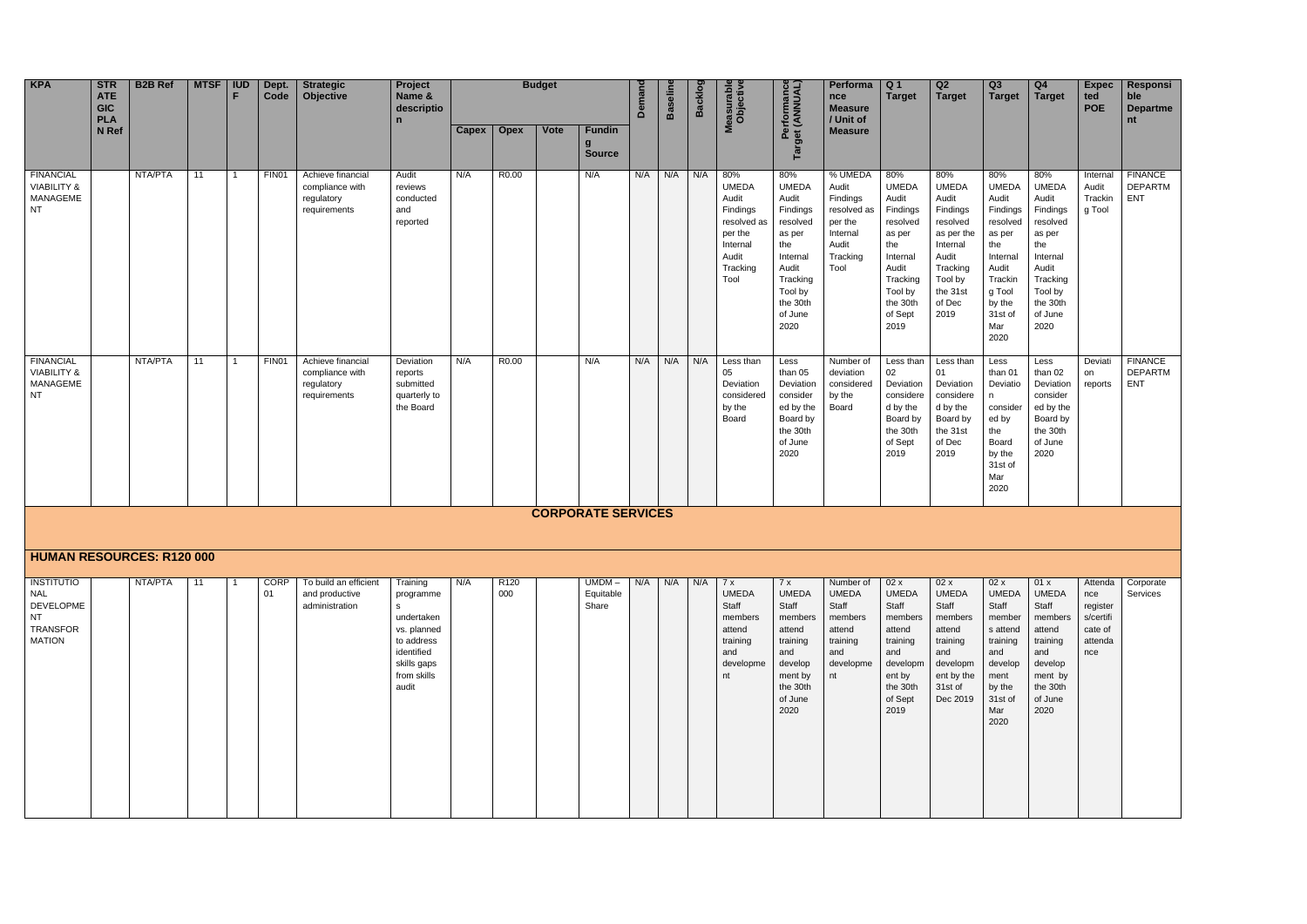| KPA | <b>STR</b><br><b>ATE</b><br><b>GIC</b><br><b>PLA</b> | <b>B2B Ref</b> | <b>MTSF</b> | <b>IUD</b> | Dept.<br>Code | <b>Strategic</b><br><b>Objective</b> | Project<br>Name &<br>descriptio<br>-- |       |             | <b>Budget</b> |                                | $\sim$<br>-<br>m<br>$\overline{c}$<br>π | $\overline{\mathbf{v}}$<br>ത<br>m | ດາ ດາ<br>י מ<br>ഗ്ര<br><u>ສ ດ</u> | $\bullet$ $\frown$ | Performa<br>nce<br><b>Measure</b><br>/ Unit of | l Q 1<br>Target | Q <sub>2</sub><br><b>Target</b> |  |
|-----|------------------------------------------------------|----------------|-------------|------------|---------------|--------------------------------------|---------------------------------------|-------|-------------|---------------|--------------------------------|-----------------------------------------|-----------------------------------|-----------------------------------|--------------------|------------------------------------------------|-----------------|---------------------------------|--|
|     | N Ref                                                |                |             |            |               |                                      |                                       | Capex | <b>Opex</b> | <b>Vote</b>   | <b>Fundin</b><br><b>Source</b> |                                         |                                   |                                   |                    | <b>Measure</b>                                 |                 |                                 |  |

# **ICT: R511 500**

| <b>INSTITUTIO</b> | NTA/PTA | 11 |                         | CORP        | To build an efficient | ICT           | R361 | N/A              | $UMDM -$  | N/A | N/A | N/A | 90%          | 90%        | $%$ Uptime   | 90%         | 90%       | 9              |
|-------------------|---------|----|-------------------------|-------------|-----------------------|---------------|------|------------------|-----------|-----|-----|-----|--------------|------------|--------------|-------------|-----------|----------------|
| <b>NAL</b>        |         |    |                         | 01          | and productive        | infrastructur | 500  |                  | Equitable |     |     |     | Uptime of    | Uptime of  | of the IT    | Uptime of   | Uptime    |                |
| <b>DEVELOPM</b>   |         |    |                         |             | administration        | e support     |      |                  | Share     |     |     |     | the IT       | the IT     | Infrastructu | the IT      | of the    |                |
| ENT               |         |    |                         |             |                       | and           |      |                  |           |     |     |     | Infrastructu | Infrastruc | re Services  | Infrastruct | <b>IT</b> |                |
| <b>TRANSFOR</b>   |         |    |                         |             |                       | maintenanc    |      |                  |           |     |     |     | re Services  | ture       | functionalit | ure         | Infrastr  |                |
| <b>MATION</b>     |         |    |                         |             |                       | e             |      |                  |           |     |     |     | functionalit | Services   |              | Services    | ucture    |                |
|                   |         |    |                         |             |                       |               |      |                  |           |     |     |     | y            | functional |              | functionali | Service   |                |
|                   |         |    |                         |             |                       |               |      |                  |           |     |     |     |              | ity by the |              | ty by the   | s         |                |
|                   |         |    |                         |             |                       |               |      |                  |           |     |     |     |              | 30th of    |              | 30th of     | function  |                |
|                   |         |    |                         |             |                       |               |      |                  |           |     |     |     |              | June       |              | Sept 2019   | ality by  |                |
|                   |         |    |                         |             |                       |               |      |                  |           |     |     |     |              | 2020       |              |             | the 31st  | $\Omega$       |
|                   |         |    |                         |             |                       |               |      |                  |           |     |     |     |              |            |              |             | of Dec    |                |
|                   |         |    |                         |             |                       |               |      |                  |           |     |     |     |              |            |              |             | 2019      |                |
|                   |         |    |                         |             |                       |               |      |                  |           |     |     |     |              |            |              |             |           |                |
| <b>INSTITUTIO</b> | NTA/PTA | 11 | $\overline{\mathbf{1}}$ | <b>CORP</b> | To build an efficient | Website &     | N/A  | R <sub>150</sub> | $UMDM -$  | N/A | N/A | N/A | 95%          | 95%        | %            | 95%         | 95%       | 9              |
| <b>NAL</b>        |         |    |                         | 01          | and productive        | Social        |      | 000              | Equitable |     |     |     | functional   | functional | functional   | functional  | function  |                |
| <b>DEVELOPM</b>   |         |    |                         |             | administration        | media         |      |                  | Share     |     |     |     | and          | and        | and          | and         | al and    |                |
| <b>ENT</b>        |         |    |                         |             |                       | platform      |      |                  |           |     |     |     | responsive   | responsiv  | responsive   | responsiv   | respons   |                |
| <b>TRANSFOR</b>   |         |    |                         |             |                       |               |      |                  |           |     |     |     | Website &    | e          | Website &    | e Website   | ive       |                |
| <b>MATION</b>     |         |    |                         |             |                       |               |      |                  |           |     |     |     | Social       | Website    | Social       | & Social    | Websit    |                |
|                   |         |    |                         |             |                       |               |      |                  |           |     |     |     | media        | & Social   | media        | media       | e &       |                |
|                   |         |    |                         |             |                       |               |      |                  |           |     |     |     | platform     | media      | platform     | platform    | Social    |                |
|                   |         |    |                         |             |                       |               |      |                  |           |     |     |     | updates      | platform   | updates      | updates     | media     |                |
|                   |         |    |                         |             |                       |               |      |                  |           |     |     |     |              | updates    |              | by the 30   | platfor   |                |
|                   |         |    |                         |             |                       |               |      |                  |           |     |     |     |              | by the 30  |              | of Sept     | m         |                |
|                   |         |    |                         |             |                       |               |      |                  |           |     |     |     |              | of June    |              | 2019        | updates   |                |
|                   |         |    |                         |             |                       |               |      |                  |           |     |     |     |              | 2020       |              |             | by the    |                |
|                   |         |    |                         |             |                       |               |      |                  |           |     |     |     |              |            |              |             | 31 of     | $\overline{2}$ |
|                   |         |    |                         |             |                       |               |      |                  |           |     |     |     |              |            |              |             | Dec       |                |
|                   |         |    |                         |             |                       |               |      |                  |           |     |     |     |              |            |              |             | 2019      |                |
|                   |         |    |                         |             |                       |               |      |                  |           |     |     |     |              |            |              |             |           |                |
|                   |         |    |                         |             |                       |               |      |                  |           |     |     |     |              |            |              |             |           |                |

## **INVESTMENT AND PROJECTS DEPARTMENT**

# **MARKETING & INVESTMENT PROMOTION : R1,450 000.00**

| <b>LOCAL</b>     | NTA/PTA | 11 | INV01 | Increase facilitated | Investment    | N/A | R450   | UMDM-    | N/A | N/A | N/A | 4 x         | 4x        | Number of   | 1 x       | l x       |                |
|------------------|---------|----|-------|----------------------|---------------|-----|--------|----------|-----|-----|-----|-------------|-----------|-------------|-----------|-----------|----------------|
| <b>ECONOMIC</b>  |         |    |       | direct investments.  | opportunities |     | 000    | Equitabl |     |     |     | Investmen   | Investm   | Investment  | Investm   | Investm   | In.            |
| <b>DEVELOPME</b> |         |    |       |                      | packaged,     |     |        | e Share  |     |     |     | ts          | ents      | Packaged    | ents      | ents      | ts             |
| NT               |         |    |       |                      | promoted      |     |        |          |     |     |     | Packaged    | Package   | and         | Package   | Package   | P <sub>i</sub> |
|                  |         |    |       |                      | and           |     |        |          |     |     |     | and         | d and     | Facilitated | d and     | d and     | ar             |
|                  |         |    |       |                      | facilitated   |     |        |          |     |     |     | Facilitated | Facilitat |             | Facilitat | Facilitat | Fε             |
|                  |         |    |       |                      |               |     |        |          |     |     |     |             | ed by     |             | ed by     | ed by     | by             |
|                  |         |    |       |                      |               |     |        |          |     |     |     |             | the 30th  |             | the 30th  | the 31st  | 31             |
|                  |         |    |       |                      |               |     |        |          |     |     |     |             | of June   |             | of Sept   | of Dec    | M              |
|                  |         |    |       |                      |               |     |        |          |     |     |     |             | 2020      |             | 2019      | 2019      |                |
|                  |         |    |       |                      |               |     |        |          |     |     |     |             |           |             |           |           |                |
|                  |         |    |       |                      |               |     |        |          |     |     |     |             |           |             |           |           |                |
|                  |         |    |       |                      |               |     |        |          |     |     |     |             |           |             |           |           |                |
| <b>LOCAL</b>     | NTA/PTA | 11 | INV01 | Increase facilitated | Marketing     | N/A | R1 000 | UMDM-    | N/A | N/A | N/A | 2x          | 2x        | Number of   | N/A       | 1 x       | 2:             |
| <b>ECONOMIC</b>  |         |    |       | direct investments.  | and           |     | 000    | Equitabl |     |     |     | Marketing   | Marketin  | Marketing   |           | Marketin  | M              |
| <b>DEVELOPME</b> |         |    |       |                      | promoting     |     |        | e Share  |     |     |     | and         | g and     | and         |           | g and     | ar             |
| <b>NT</b>        |         |    |       |                      | the District  |     |        |          |     |     |     | Investmen   | Investm   | Investment  |           | Investm   |                |
|                  |         |    |       |                      | to potential  |     |        |          |     |     |     |             | ent       | Promotion   |           | ent       |                |
|                  |         |    |       |                      | investors     |     |        |          |     |     |     | Promotion   | Promoti   | partnered   |           | Promoti   | Pr             |
|                  |         |    |       |                      |               |     |        |          |     |     |     | partnered   | on        |             |           | on        | pa             |

| Q3<br><b>Target</b>                                                                                      | Q <sub>4</sub><br><b>Target</b>                                                                                            | <b>Expec</b><br>ted<br><b>POE</b> | <b>Responsi</b><br>ble<br><b>Departme</b><br>nt |
|----------------------------------------------------------------------------------------------------------|----------------------------------------------------------------------------------------------------------------------------|-----------------------------------|-------------------------------------------------|
|                                                                                                          |                                                                                                                            |                                   |                                                 |
| $\frac{9}{6}$<br>otime<br>the IT<br>frastru<br>ure<br>ervice<br>nction<br>ity by<br>e 31st<br>Mar<br>)20 | 90%<br>Uptime of<br>the IT<br>Infrastructu<br>re Services<br>functionalit<br>y by the<br>30th of<br>June 2020              | ΙT<br>Report                      | Corporate<br>Services                           |
| 5%<br>nction<br>and<br>sponsi<br>ebsite<br>Social<br>edia<br>atform<br>dates<br>the<br>∣of<br>ar<br>)20  | 95%<br>functional<br>and<br>responsive<br>Website &<br>Social<br>media<br>platform<br>updates by<br>the 30 of<br>June 2020 | IT<br>Report                      | Corporate<br>Services                           |
|                                                                                                          |                                                                                                                            |                                   |                                                 |
|                                                                                                          |                                                                                                                            |                                   |                                                 |
| x<br>vestmen<br>ackaged<br>١d<br>acilitated<br>the<br>st of<br>ar 2020                                   | 1 x<br>Investm<br>ents<br>Package<br>d and<br>Facilitat<br>ed by<br>the 30th<br>of June<br>2020                            | Investm<br>ent<br>Package         | Investment<br>and<br>Projects                   |
| X<br>arketing<br>١d<br>vestmen<br>omotion                                                                | N/A                                                                                                                        | Events<br>Calenda<br>r            | Investment<br>and<br>Projects                   |
| urtnered                                                                                                 |                                                                                                                            |                                   |                                                 |